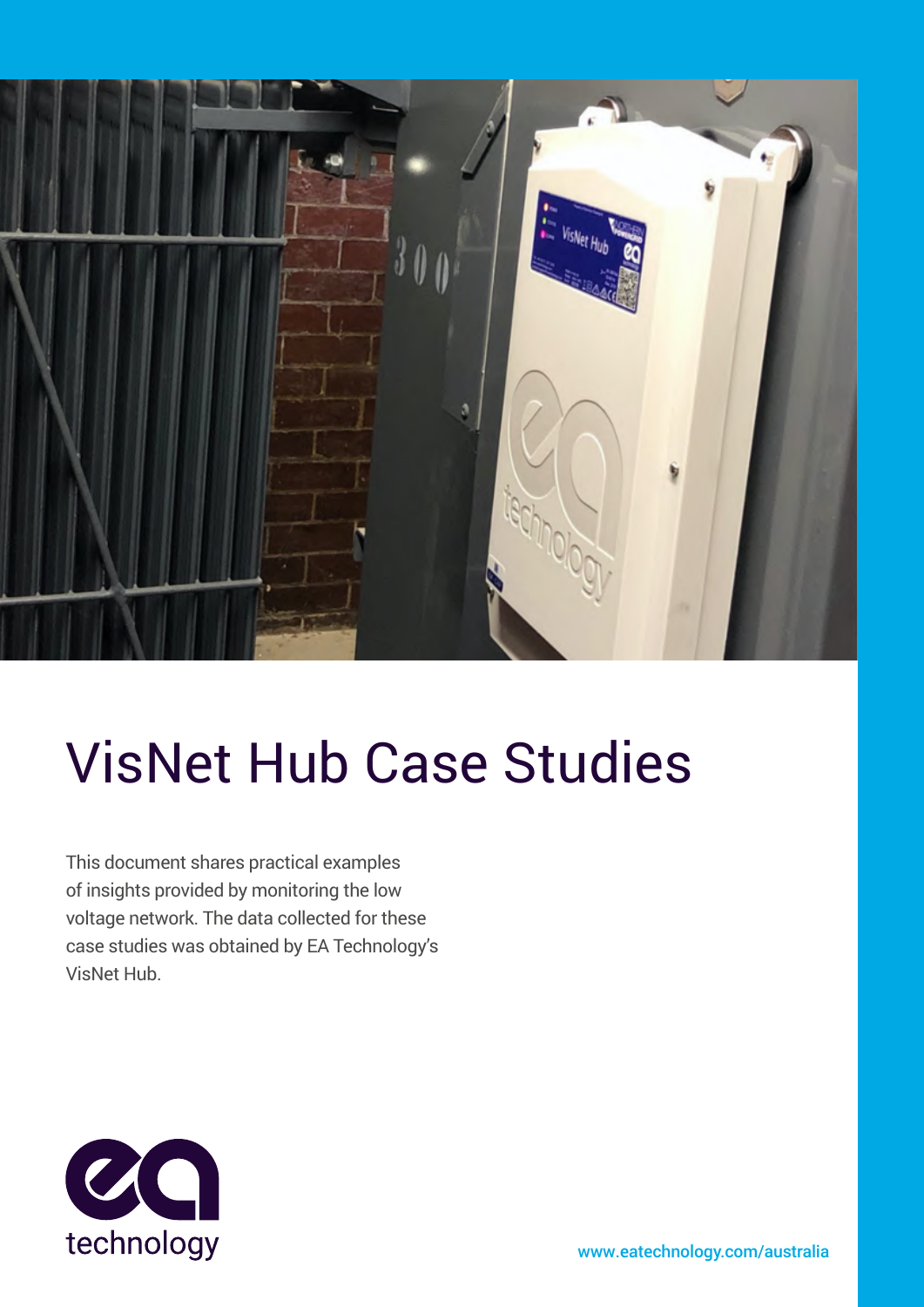### Using <u>VisNet® Hubs</u> to detect Distributed Energy Resources

#### **Background**

The transition to a low carbon economy is a prominent goal for many modern day societies, and marks a new age for the energy industry. As such, the widespread uptake of distributed energy resources (DER) has continuously grown over recent years with no signs of stopping. Typically, we are seeing the following types of DER being installed on low voltage (LV) networks:

- Photovoltaics (PV)
- Electric Vehicles
- Batteries

Whilst these technologies represent a welcome change, embedded generating technologies, such as domestic PV, introduces reverse power flow, which is important for network planners and asset managers to be aware of.

EA Technology have developed the VisNet Hub monitoring platform, which provides measurements and insights into LV distribution systems. The VisNet hardware is complemented by a software package, enabling network operators to manage their LV networks in real-time. Alarms, historical data and the dynamic status of equipment for the entire LV network can be managed from one web application.

In this case study, we show how the VisNet Hub can be used to provide visibility of electrical networks by detecting the impact that PV has on power flow at substations.

#### Our Approach

Traditionally, power flows from transformers to consumers. However, on networks with a high number of PVs, power can flow from the network to transformers; this is referred to as reverse power flow. The graph on the right demonstrates this behaviour. During the day time, when the PVs are generating power, the power taken by the circuit is negative. Whereas at night, when PVs are inactive, the power flow returns to positive values.

The number of PVs connected to LV networks is not always known by network operators, however identifying and characterising reverse power flow is a clear indication of significant PV penetration. This is useful for a number of reasons. For instance, when design engineers are looking to install new connections on the network, there may appear to be plenty of headroom on the substation for more load. This is misleading if there is undetected PV on the network, and the substation would possibly be at risk of overloading when the PVs are not generating power, in particular in the colder months with shorter daylight hours.

Asset managers, or asset owners, should also be interested in this information. Understanding what is connected to LV networks provides better insights into asset health projections.

#### Client Benefits

Visibility of the LV network is an essential commodity for network operators to have in order to appropriately prepare for increased DER penetration. Monitoring substation data and understanding behaviours and trends provides insights into what is connected to networks. This further provides insights for both network designers and asset owners.



*Reverse power flow behaviour demonstrated by a substation circuit with a high number of PVs*



*Photovoltaics on a residential property*

### **Contents**

| Using VisNet <sup>®</sup> Hubs to detect Distributed Energy Resources                    | Page 3  |
|------------------------------------------------------------------------------------------|---------|
| Using VisNet <sup>®</sup> Hubs to monitor how energy usage has changed during Covid-19   | Page 4  |
| Using VisNet <sup>®</sup> Hubs to identify and locate large unusual loads on LV networks | Page 6  |
| Using VisNet <sup>®</sup> Hubs to investigate power quality issues                       | Page 8  |
| Using VisNet <sup>®</sup> Hubs to locate LV faults                                       | Page 10 |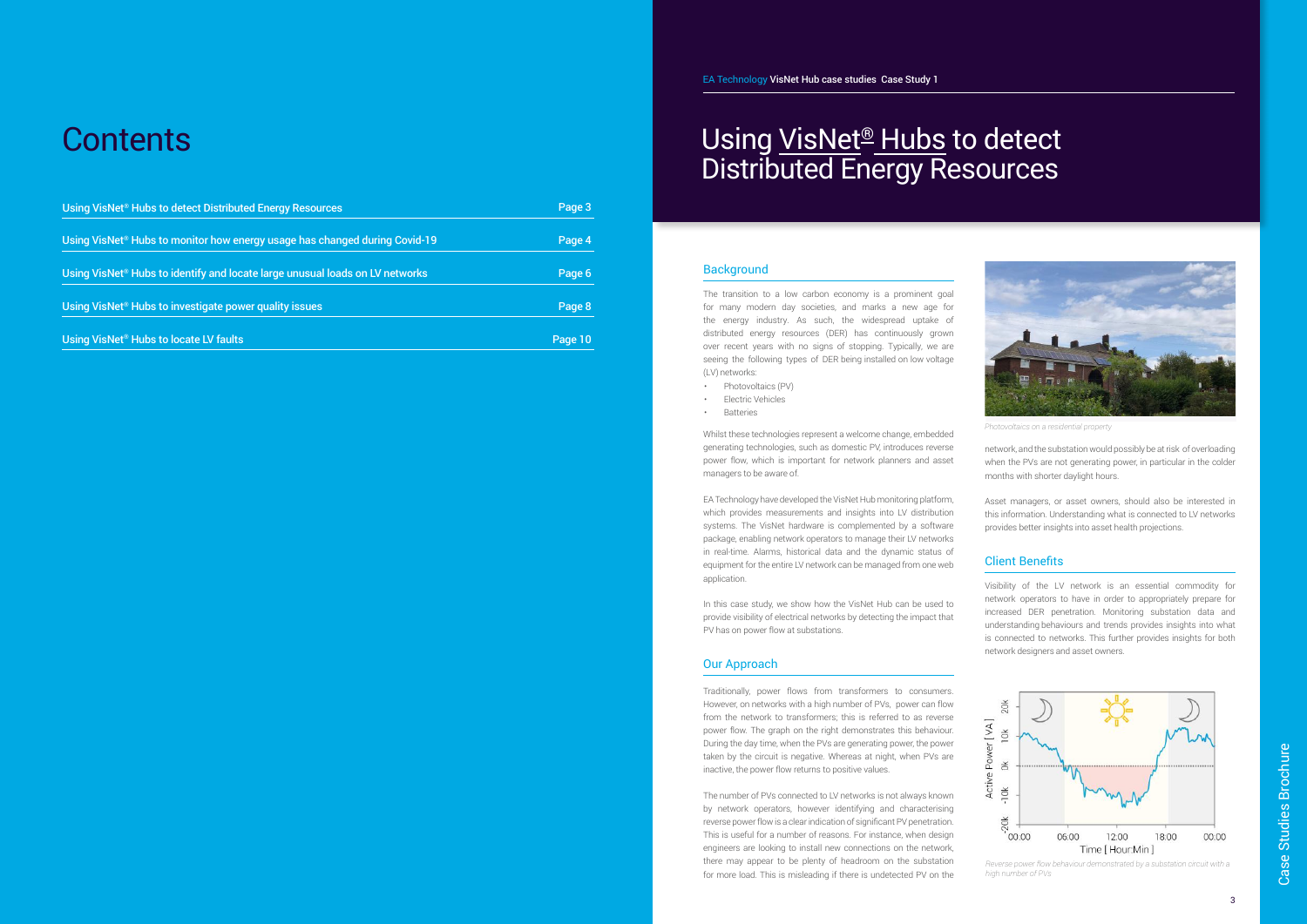## Using VisNet® Hubs to monitor how energy usage has changed during Covid-19

#### **Background**

In particular, social lockdowns dramatically change where we consume electricity. With millions of people working from home, low voltage (LV) networks - the network that connects us to the grid - is operating in a different pattern than ever before. In the UK, we have VisNet Hubs across a number of LV network substations that have been monitoring LV substation data during this unique time.

2020 will go down in history as the year that brought us Covid-19. The global pandemic has had a dramatic effect on day-to-day life, impacting us personally and professionally. By extension, Covid-19 has changed how we, as a society, use electricity.

As working from home has become the new normal for many during the lockdown periods, we have observed a dramatic shift in power demand when comparing LV substations supplying mainly domestic and those supplying commercial properties.

The VisNet Hub monitoring platform provides measurements and insights into LV distribution systems. The VisNet hardware is complemented by a software package, enabling network operators to manage their LV networks in real time. Alarms, historical data, and the dynamic status of equipment for the entire LV network can be managed from one web application.

This case study shares some of our observations, providing insights into how Covid-19 has affected electricity usage on UK LV networks.

Figure 1 displays the power flow for a substation supplying mostly commercial users from February to May 2020. As highlighted on the graph, when the UK first announced a country-wide lockdown on March 23rd, the power demand of the substation dropped by approximately 80%. With shops closed, the power consumed by those properties is reduced to a minimum.

> VisNet Hub will provide LV network operators the visibility required to manage these ever-changing circumstances we find ourselves in. If you would like to know more about the VisNet Hub and its many capabilities, please click [here.](https://eatechnology.com/australia/products/low-voltage-alvin-range/visnet-hub/)



In contrast, figure 2 displays similar data, but for a substation supplying mainly domestic customers with a high number of embedded photovoltaic (PV) devices. During daylight hours, the power generated by the PV is greater than that consumed by users. We therefore witness reverse power flow, which is where the power flows from the houses back to the substation; this is shown as negative power on the graph and is typical for circuits with a high volume of PV installed. Again, we observe a near-overnight change in energy consumption as lockdown is introduced.

Interestingly in this example, the peak energy demand does



*Figure 2: Substation data supplying residential properties with a high number of embedded photovoltaic devices. The red line indicates the start of the UK lockdown.*



*Figure 1: Substation data supplying commercial properties. The red line indicates the start of the UK lockdown.* 

#### **Observations**

not noticeably increase. This makes sense, as residents are not using more energy at peak times: they are simply using energy at home when we previousl y would not (during working hours). The demand introduced from home working uses the excess energy generated by the embedded P V, that peaks during daylight/working hours. This is measurable by observing the minimum power levels before and after lockdown is announced. Minimum power flow levels increase by approximately 35% on average.

#### **Insights**

Covid-19 is the embodiment of unforeseeable challenges to the electricity network. Emerging suddenly, the global pandemic has had a dramatic and lasting effect on our lives. It demonstrates how little control we have over unknown and unlikely challenges that lay ahead. Network monitoring enables us to track, quantify and understand the impact of such challenges. This allows us to act when needed, ensuring a robust LV network, fit for the future.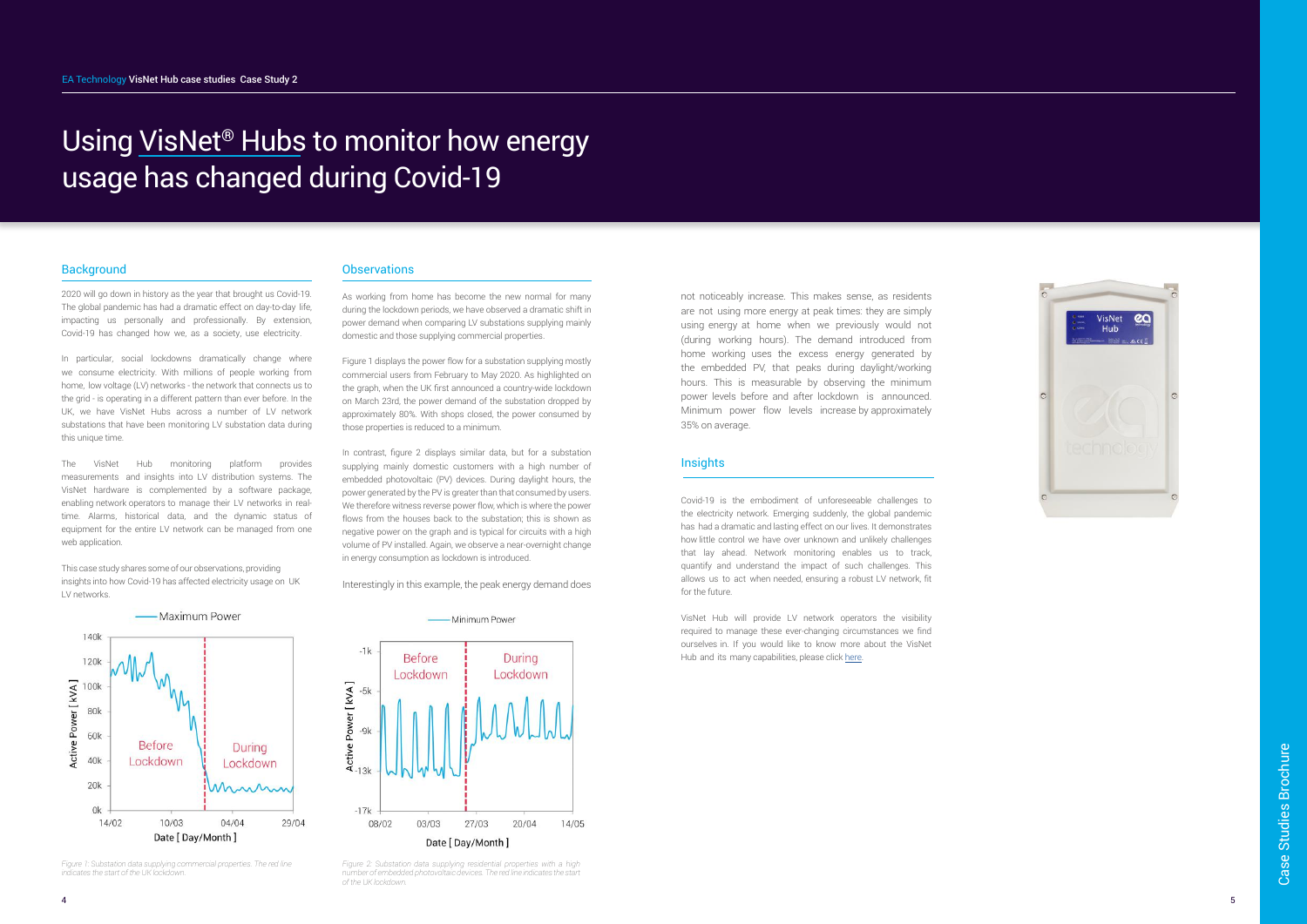## Using VisNet® Hubs to identify and locate large unusual loads on LV networks

#### **Background**

Most people don't give low voltage (LV) networks a second thought until they lose supply. There are even some schools of thought that believe nothing really happens on LV networks, and as such they are deemed to be boring. This is not the case. The introduction of monitoring devices provides a window into the world of LV networks. We have observed a myriad of network events and phenomena occurring on a day-to-day basis that we can now detect and visualise. This ultimately provides us with a much better understanding of these networks, which is crucial moving forward as LV networks take on more responsibility in the form of:

- Embedded generation (domestic photovoltaics)
- Electric vehicle charging
- Heat pumps
- Energy storage

EA Technology have developed the VisNet Hub monitoring platform, which provides measurements and insights into LV distribution systems. The VisNet hardware is complemented by a software package, enabling network operators to manage their LV networks in real-time. Alarms, historical data, and the dynamic status of equipment for the entire LV network can be managed from one web application. In this case study, we show how the VisNet Hub can be used to provide visibility of electrical networks by detecting unusual loads at substations.

#### Our Approach

During a routine substation inspection, it was noticed that regular fluctuations were occurring on the transformer load ammeters. In fact, the needles of these ammeters were described as "bouncing every 10 seconds or so", which piqued the interest of the substation inspector. As a result, a VisNet Hub was installed to ascertain which feeder was experiencing the load fluctuations and to hopefully discover the route cause.

There were a number of concerns expressed, not least that there were vulnerable customers fed from this substation. In addition, there was also concern about tired LV fuses leading to reduced network resilience and ultimately loss of supply to customers. There were a range of different customers connected to this substation, including a small industrial estate, a large scrapyard with heavy machinery and a domestic housing estate.

> The VisNet Hub will provide LV network operators the visibility required to manage and understand situations like these. If you would like to know more about the VisNet Hub and its many capabilities, please click [here](https://eatechnology.com/australia/products/low-voltage-alvin-range/visnet-hub/).

Once installed, the VisNet Hub was able to continually monitor network data, and by configuring the waveform capture settings, we were able to automatically measure the number of irregular current events; this is graphed in Figure 1.

Within 48 hours, several hundred abnormal waveforms had been captured linked to phases L1 & L2 on network feeder No.4. Phase L3 represents nominal current values for that network for comparison. From analysis, the waveforms were being captured



*Figure 1: The current waveform of feeder 4 captured by VisNet. The "L" labels denote the feeder phase measured.*

every 10 seconds (on average) and the peak load drawn was in excess 900 A, but only for very short durations (less than 1 second). These events occurred exclusively during the working week, with no activity over the weekend. With these insights at hand, we could deduce that the source of disturbance was either the scrapyard, or one of the companies on the small industrial estate which were fed of the same circuit.

By a process of elimination and discussion with the relevant parties, we discovered that a small metal container manufacturer was the cause of the 2-phase unusual load on the network. The manufacturer was using a spot welding machine for attaching the metal handles onto the metal container lids, as shown in Figure 2.

Although no fuses had blown, the network is being continuously monitored and has been put on a watch list to check for tired fuses. In addition, a fuse-blow application has also been deployed to detect and notify of any fuse operation.

#### Client Benefits

Drilling down into the data provided by the VisNet Hub can bring important insights with valuable benefits, as outlined in this case study. Visibility of the LV network, coupled with the expertise of industry experts, provides actionable insights that enable network operators to respond appropriately and promptly to network issues.



*Figure 2: A spot welding machine used to weld handles on to metal lids*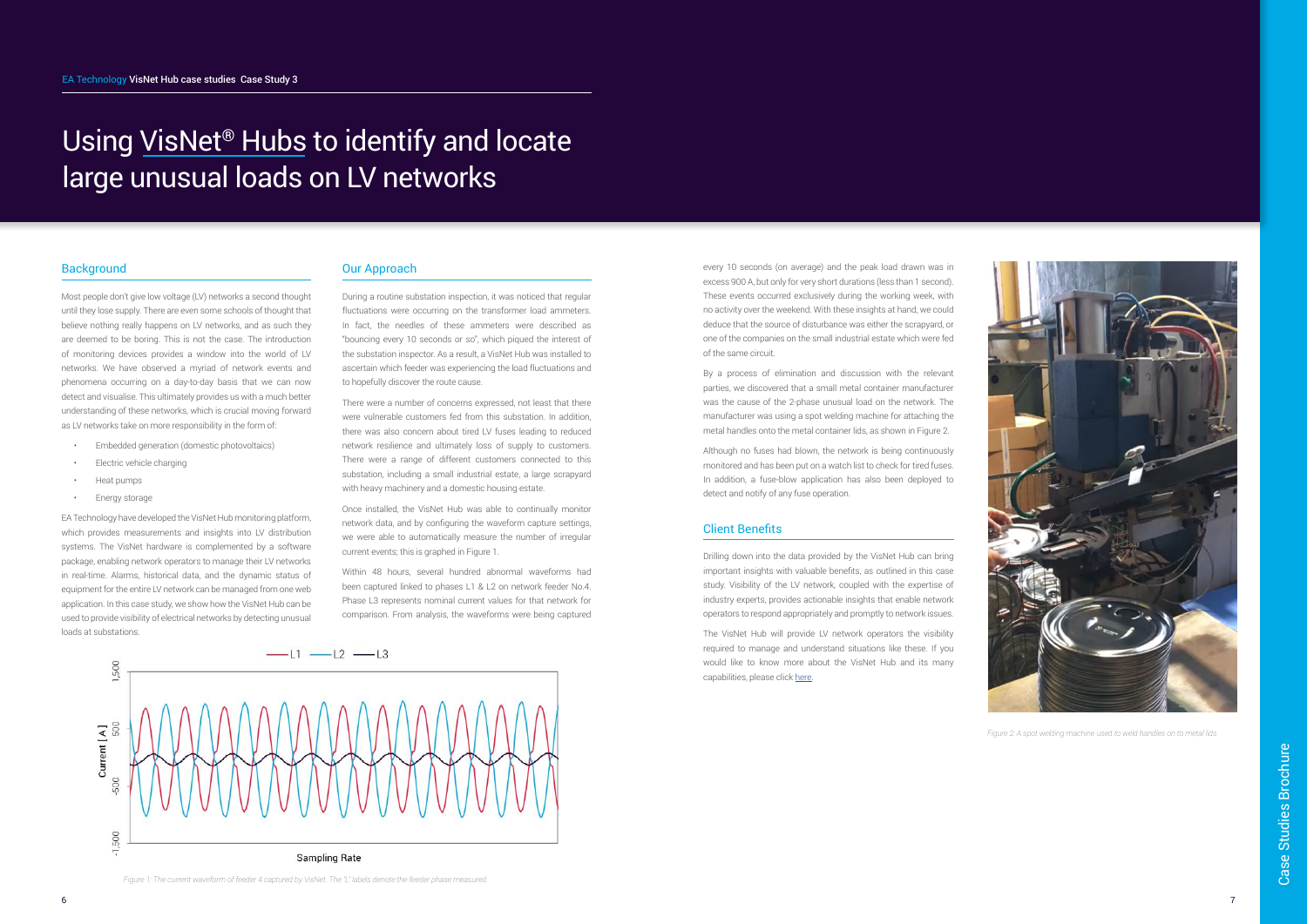### Using VisNet® Hubs to investigate power quality issues

#### **Background**

Our everyday lives are dominated by a broad range of electronic devices, each of which requires a steady source of power to reliably operate. Power quality refers to the characteristics of this electrical power. Modern day electricity distribution systems, that directly supply homes and industries, are run with currents/voltages at a nominal magnitude, frequency and in a clean sinusoidal waveform. Any unwanted irregularity of these three characteristics is considered a power quality issue.

Poor power quality can affect and damage commercial and domestic electronics, leading to frustrations for customers and penalties for network operators. Such issues have many causes, from brutal acts of nature, to faulty network, to simply switching large loads on and off.

This case study shares an example of how VisNet Hubs can be used to investigate power quality issues. The VisNet Hub monitoring platform provides measurements and insights into low voltage (LV) distribution systems. The VisNet hardware is complemented by a software package, enabling network operators to manage their LV networks in real-time. Alarms, historical data, and the dynamic status of equipment for the entire LV network can



be managed from one web application.

#### Our Approach

In this example, a major network operator was contacted with a complaint by one of their vulnerable customers. Over several weeks they experienced dimming lights on a regular basis. This was affecting the wellbeing of the customer, as they spent most of their day at home due to illness.

Traditional power quality monitoring equipment was installed but discovered no evidence that power quality standards had been breached. Further to this, the network was reconfigured to remove a large local commercial plant off supply; this again failed to resolve the issue. VisNets were then installed to assess the situation.

With these insights at hand, the team took a closer look at the cable records and identified a previously overlooked water pumping station connect to the LV network. The network operator, with help from EA Technology, was then able to identify and locate the water utility to carry out repairs within 24 hours. We found that the issue originated from a pump motor powering up. The "soft start" mechanism designed to limit the start-up current had failed to operate correctly and instead reverted to direct on-line starting; this was causing a large start-up current to be drawn leading to the dimming of lights.

Once installed, the VisNet hub was able to continually monitor network data, and by configuring the waveform capture settings, we were able to automatically measure the number of irregular current events; this is graphed in Figure 1.

By examining the data, we were able to determine that the incident affecting the network occurred routinely (approximately 5 times an hour on average). We also learned that this was a three-phase issue. By inspecting the current waveform (shown in figure 2), we



*Figure 2: The network current before and after the motor powered up with*  a direct on-line setting (instantly). This waveform coincided with the events *shown in Figure 1.* 

*Figure 1: The frequency of irregular current events captured by the VisNet Hub.* 

found that the events coincided with an inrush of current (typically five times nominal values), which is commonly associated with the start-up of large machines. From Figure 1, we can also see that the peak current values steadily decrease with time. This is characteristic of a motor powering-up and then reaching steady state.

With the VisNet installed, we can continuously monitor the pumping station to ensure that current bursts are within tolerable limits. Figure 3 shows the current waveform after repairs had taken place. As you can see, the peak currents reached are less than previously recorded with no detrimental effects on domestic lighting.

#### Client Benefits

Visibility of the LV network, coupled with the expertise of industry experts, provides actionable insights that enable network operators to respond appropriately and promptly to network issues.

The VisNet Hub will provide LV network operators the visibility required to manage situations like these. If you would like to know more about the VisNet Hub and its many capabilities, please click [here.](https://eatechnology.com/australia/products/low-voltage-alvin-range/visnet-hub/)



*Figure 3: The network current before and after the motor powered up with a soft start setting (slowly).*